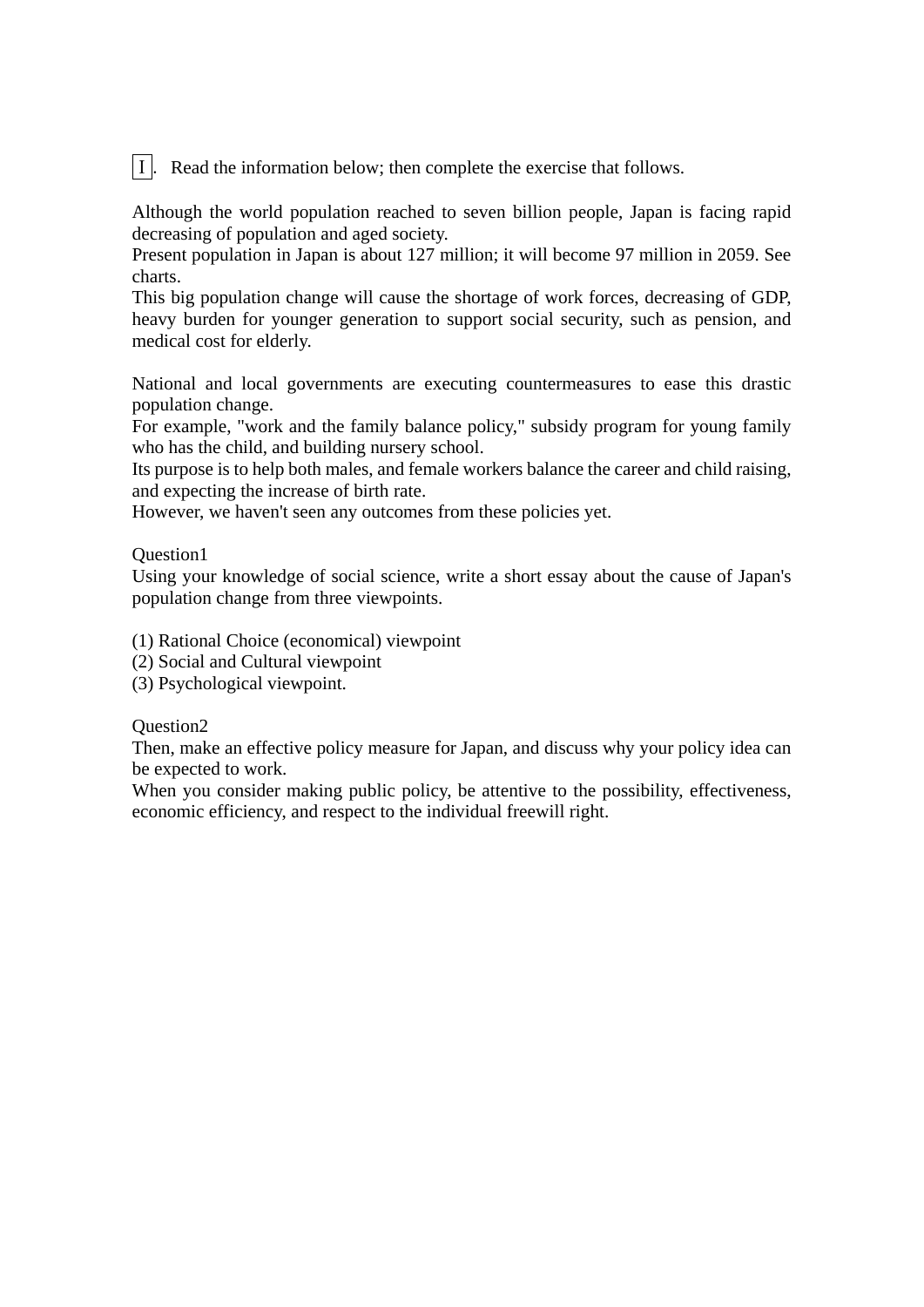#### 人口統計表

#### Demographic statistics

|                                                | $(1000)$ people $)$ |            |        |                  | natural growth of population<br>(1000 people) |        |         |       |        | other growth |         |          | average                   |          |                 |
|------------------------------------------------|---------------------|------------|--------|------------------|-----------------------------------------------|--------|---------|-------|--------|--------------|---------|----------|---------------------------|----------|-----------------|
| year                                           |                     | population |        | Total            | sub total                                     |        | birth   |       |        | death        |         |          | sub total entrance excess |          | growth per year |
|                                                |                     |            |        |                  | λ                                             | 口      | 增       |       | 加      | 数            | (1,000) |          |                           |          | 年平均人            |
| 年次                                             | 人<br>口<br>(1,000)   |            | 数<br>総 | 然<br>自<br>增<br>加 |                                               |        |         |       | その他の増加 |              |         | 口増加率     |                           |          |                 |
|                                                |                     |            |        |                  | 総                                             | 数      | 出       | 生     | 死      | 亡            | 総       | 数        | 入国超過                      |          | (% )            |
| (明治 5)<br>1872                                 | 1) 2)               | 34,806     |        |                  |                                               |        |         |       |        |              |         |          |                           |          |                 |
| $1900$ <sup><math>\sqrt{ }</math></sup><br>33) | $1)$ 3)             | 43, 847    |        | 9,041            |                                               | 9,414  | 30, 911 |       |        | 21, 498      |         | $-373$   |                           | .        | 0.83            |
| (大正 9)<br>1920                                 |                     | 55, 963    |        | 12, 116          |                                               | 12,752 | 34, 284 |       |        | 21,529       |         | $-636$   |                           | $\cdots$ | 1.23            |
| 1925<br>14)                                    |                     | 59,737     |        | 3,774            |                                               | 3,934  | 10,375  |       |        | 6,441        |         | $-160$   |                           | 50       | 1.31            |
| 1930 (昭和 5)                                    |                     | 64,450     |        | 4,713            |                                               | 4,726  | 10,796  |       |        | 6,070        |         | $-13$    |                           | 49       | 1.53            |
| $1935$ <sup>7</sup><br>10)                     |                     | 69, 254    |        | 4,804            |                                               | 4,913  | 10,939  |       |        | 6,026        |         | $-109$   |                           | $-237$   | 1.45            |
| $1940$ <sup>(</sup><br>15)                     | 4)                  | 71,933     |        | 2,679            |                                               | 4,318  | 10,514  |       |        | 6,196        |         | $-1,639$ |                           | $-1,384$ | 0.76            |
| $1945$ <sup>7</sup><br>20)                     | 5)                  | 72, 147    | 8)     | 214              |                                               | 4,038  | 10,964  |       |        | 6,926        |         | $-3,824$ |                           | $-3,233$ | 0.06            |
| $1947$ <sup>7</sup><br>22)                     | 6)                  | 78, 101    |        | 5,954            |                                               | 1,666  |         | 4,199 |        | 2,533        |         | 4,288    |                           | 4,472    | 4.04            |
| $1950$ <sup>7</sup><br>25)                     |                     | 83, 200    |        | 5,098            |                                               | 4,986  |         | 7,814 |        | 2,828        |         | 113      |                           | 500      | 2.13            |
| $1955$ <sup>(</sup><br>30)                     |                     | 89, 276    |        | 6,076            |                                               | 5,936  |         | 9,806 |        | 3,870        |         | 140      |                           | 44       | 1.42            |
| $1960$ <sup>(</sup><br>35)                     |                     | 93, 419    |        | 4, 143           |                                               | 4,676  |         | 8,256 |        | 3,580        |         | $-533$   |                           | $-86$    | 0.91            |
| 1965<br>40)                                    |                     | 98, 275    |        | 4,856            |                                               | 4,943  |         | 8,420 |        | 3,477        |         | $-87$    |                           | $-41$    | 1.02            |
| $1970$ <sup>(</sup><br>45)                     |                     | 103, 720   |        | 5,445            |                                               | 5,601  |         | 9,051 |        | 3,451        |         | $-156$   |                           | 12       | 1.08            |
| 1975<br>50)                                    |                     | 111,940    | 9)     | 8,220            |                                               | 6,655  | 10, 190 |       |        | 3,535        |         | 1,565    |                           | $-42$    | 1.54            |
| $1980$ <sup>(</sup><br>55)                     |                     | 117,060    |        | 5, 121           |                                               | 5,491  |         | 8,989 |        | 3,498        |         | $-370$   |                           | $-54$    | 0.90            |
| $1985$ <sup>(</sup><br>60)                     |                     | 121,049    |        | 3,989            |                                               | 4,072  |         | 7,723 |        | 3,652        |         | $-83$    |                           | 7        | 0.67            |
| 1990 (平成 2)                                    |                     | 123, 611   |        | 2,562            |                                               | 2,976  |         | 6,814 |        | 3,837        |         | $-414$   |                           | $-43$    | 0.42            |
| $1995$ <sup>7</sup><br>7)                      |                     | 125, 570   |        | 305              |                                               | 297    |         | 1,222 |        | 925          |         | 8        |                           | $-50$    | 0.24            |
| $2000$ <sup>'</sup><br>12)                     |                     | 126, 926   |        | 259              |                                               | 226    |         | 1,194 |        | 968          |         | 33       |                           | 38       | 0.20            |
| $2005$ $\sqrt{ }$<br>17)                       |                     | 127,768    |        | 842              |                                               | 641    |         | 5,712 |        | 5,071        |         | 201      |                           | 75       | 0.13            |
| $2010$ <sup><math>\sigma</math></sup><br>22)   |                     | 128,057    |        | 289              |                                               | $-200$ |         | 5,471 |        | 5,670        |         | 489      |                           | $-164$   | 0.05            |
| $2011$ <sup>7</sup><br>23)                     | 7)                  | 127,799    |        | $-259$           |                                               | $-180$ |         | 1,073 |        | 1,253        |         | $-79$    |                           | $-79$    | $-0.20$         |

### Total Population and Growth of Population 1872-2011 表1-1 総人口および人口増加: 1872~2011年

総務省統計局『国勢調査報告』による。1945~70年は沖縄県を含まない。1920年10月~50年9月の期間の自然増加は日本人(内地の内地人)<br>のみについてであり, 1950年10月以降は外国人を含む総人口についてのもの。その他の増加とは増加総数と自然増加の差であり別掲の入国<br>超過の外に領域変更その他の増減を含む。1920年10月~50年9月の期間の入国超過は, 外国人の自然増加を含む。

1950年10月以降の入国超過は出入国管理統計による正規入·出国の差。年平均人口増加率(%)は、(=√e-1/Po)-1)×100によって算出。ただ し、P<sub>0</sub>. P<sub>1</sub>はそれぞれ期首, 期末人口, n は期間。<br>1) 旧内閣統計局の推計。

2)太陰暦1月29日。

3)1月1日。

3/1月1日。<br>4)国勢調査に基づく補正人口。<br>5)11月1日人口調査の結果に基づく総務省統計局の推計。

6)臨時国勢調査の結果。

7) 総務省統計局『人口推計』による。

8) 沖縄県が調査から除かれたことによる減少を含むもので、1940年の数値から沖縄県を除いた場合の年次間の人口増加は780 (千人)。9) 沖 縄県の復帰による増加を含むものであり, 1970年の数値に沖縄県を含めた場合の年次間の人口増加は7,274 (千人)。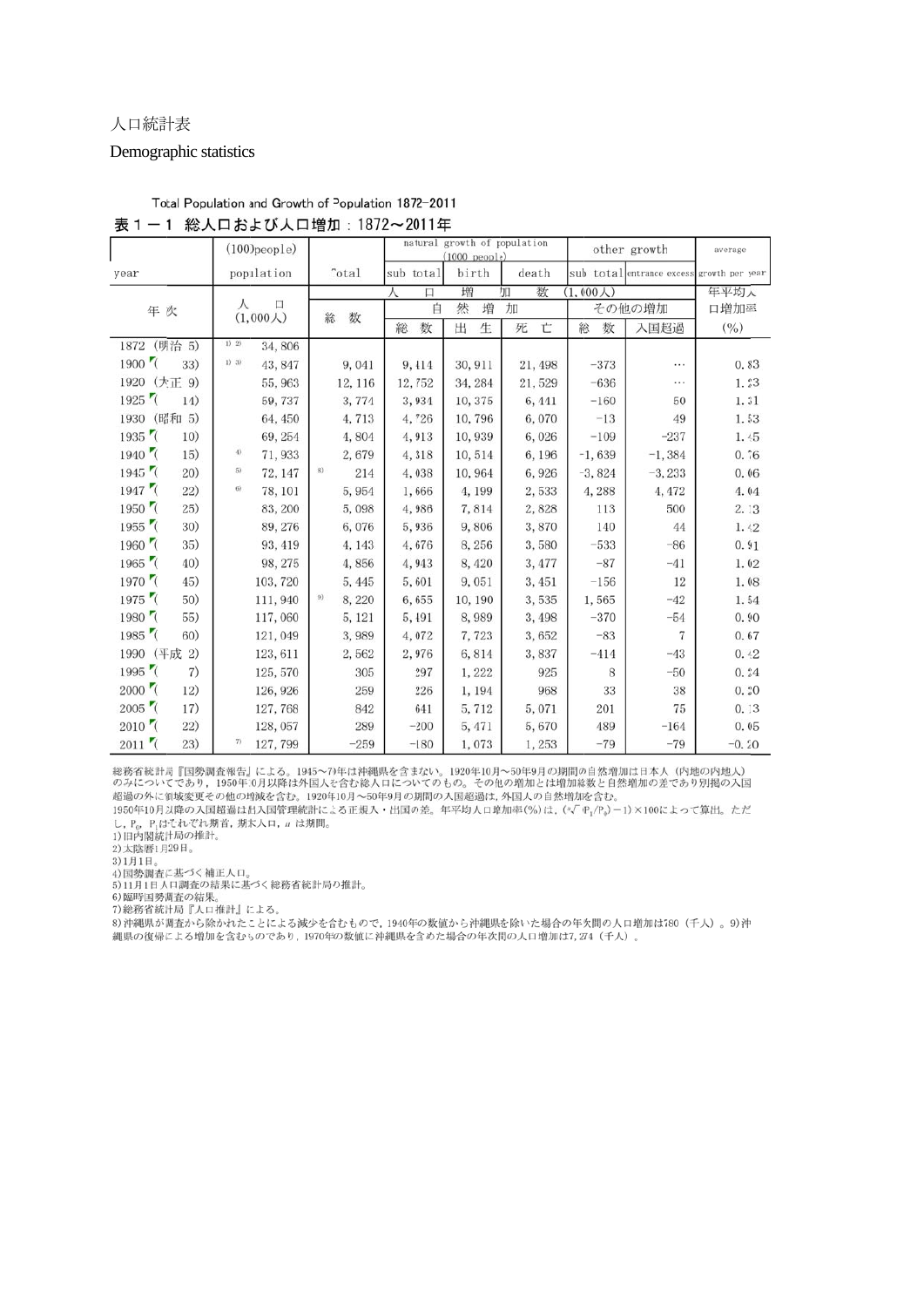## 第2表 年齢3区分別人口の推移

Population in three age stages

Unit:  $10,000$  people

| 0-14 years old<br>15-64 years old<br>over 65 years old<br>total population<br>ratio of young population<br>year |              |  |
|-----------------------------------------------------------------------------------------------------------------|--------------|--|
|                                                                                                                 |              |  |
| 総人口に占める割合(%)                                                                                                    | 年少人口指数       |  |
| 分<br>総人口<br>区<br>65歳以上<br>0~14歳<br>15~64歳                                                                       |              |  |
| 昭和25年 (1950)<br>35.4<br>8,411<br>59.6<br>4.9                                                                    | 59.4         |  |
| (1955)<br>9,008<br>33.4<br>61.2<br>5.3<br>30                                                                    | 54.6         |  |
| (1960)<br>30.2<br>5.7<br>35<br>9,430<br>64.1                                                                    | 47.0         |  |
| 40<br>(1965)<br>25.7<br>68.0<br>6.3<br>9,921                                                                    | 37.9         |  |
| (1970)<br>45<br>24.0<br>68.9<br>7.1<br>10, 467                                                                  | 34.9         |  |
| (1975)<br>24.3<br>67.7<br>7.9<br>50<br>11, 194                                                                  | 35.9         |  |
| 23.5<br>55<br>(1980)<br>11,706<br>67.3<br>9.1                                                                   | 34.9         |  |
| (1985)<br>12, 105<br>21.5<br>68.2<br>10.3<br>60                                                                 | 31.6         |  |
| 平成元年(1989)<br>12, 325<br>18.8<br>69.6<br>11.6                                                                   | 27.1         |  |
| 69.5<br>12.0<br>$\boldsymbol{2}$<br>(1990)<br>12,361<br>18.2                                                    | 26.2         |  |
| (1991)<br>12.6<br>3<br>12, 404<br>17.7<br>69.8                                                                  | 25.3         |  |
| (1992)<br>17.2<br>69.8<br>13.1<br>4<br>12, 445                                                                  | 24.6         |  |
| (1993)<br>16.7<br>69.8<br>13.5<br>5<br>12, 476                                                                  | 23.9         |  |
| (1994)<br>12,503<br>16.3<br>69.6<br>6<br>14.1                                                                   | 23.5         |  |
| 7<br>(1995)<br>15.9<br>69.4<br>14.5<br>12,557                                                                   | 23.0         |  |
| 15.6<br>8<br>(1996)<br>12,586<br>69.3<br>15.1                                                                   | 22.6         |  |
| (1997)<br>15.3<br>69.0<br>15.7<br>9<br>12,617                                                                   | 22.2         |  |
| (1998)<br>15.1<br>16.2<br>10<br>12,649<br>68.7                                                                  | 21.9         |  |
| (1999)<br>12,669<br>14.8<br>68.5<br>16.7<br>11                                                                  | 21.6         |  |
| 12<br>(2000)<br>12,693<br>17.3<br>14.6<br>67.9                                                                  | 21.4         |  |
| 13<br>(2001)<br>14.4<br>67.7<br>18.0<br>12,729                                                                  | 21.2         |  |
| (2002)<br>12,744<br>14.2<br>67.3<br>18.5<br>14                                                                  | 21.1         |  |
| 15<br>(2003)<br>12,762<br>14.0<br>66.9<br>19.0                                                                  | 21.0         |  |
| (2004)<br>19.5<br>16<br>12,769<br>13.9<br>66.6                                                                  | 20.8         |  |
| (2005)<br>12,777<br>13.7<br>65.8<br>20.1<br>17                                                                  | 20.8         |  |
| 20.8<br>18<br>(2006)<br>12,777<br>13.7<br>65.5                                                                  | 20.8         |  |
| (2007)<br>19<br>12,777<br>13.5<br>65.0<br>21.5                                                                  | 20.8         |  |
| (2008)<br>13.5<br>20<br>12,769<br>64.5<br>22.1                                                                  | 20.9         |  |
| (2009)<br>12,751<br>13.3<br>63.9<br>22.8<br>21                                                                  | 20.9         |  |
| 22<br>(2010)<br>13.2<br>63.8<br>23.0<br>12,806                                                                  | 20.7         |  |
| 23.3<br>23<br>(2011)<br>12,780<br>13.1<br>63.7                                                                  | 20.5         |  |
| 平成27年(2015)<br>12.5<br>60.7<br>26.8<br>12,660                                                                   | 20.6         |  |
| 32<br>(2020)<br>12,410<br>11.7<br>59.2<br>29.1                                                                  | 19.8         |  |
| (2025)<br>12,066<br>11.0<br>58.7<br>30.3<br>37                                                                  | 18.7         |  |
| (2030)<br>11,662<br>10.3<br>58.1<br>31.6<br>42                                                                  | 17.8         |  |
| (2035)<br>11, 212<br>10.1<br>56.6<br>33.4<br>47<br>52<br>53.9                                                   | 17.8         |  |
| (2040)<br>10.0<br>36.1<br>10,728<br>57<br>(2045)<br>9.9                                                         | 18.5<br>18.9 |  |
| 52.4<br>37.7<br>10, 221<br>62<br>(2050)<br>38.8<br>9,708<br>9.7<br>51.5                                         | 18.8         |  |
| (2055)<br>9,193<br>51.2<br>39.4<br>67<br>9.4                                                                    | 18.3         |  |
| 72<br>(2060)<br>8,674<br>9.1<br>50.9<br>39.9                                                                    | 17.9         |  |

(注) 年齢不詳を含む。

資料:平成23年以前は、総務省統計局「国勢調査」「10月1日現在推計人口」 平成27年以降は、国立社会保障・人口問題研究所「日本の将来推計人口-平 成24年1月推計ー」の中位推計値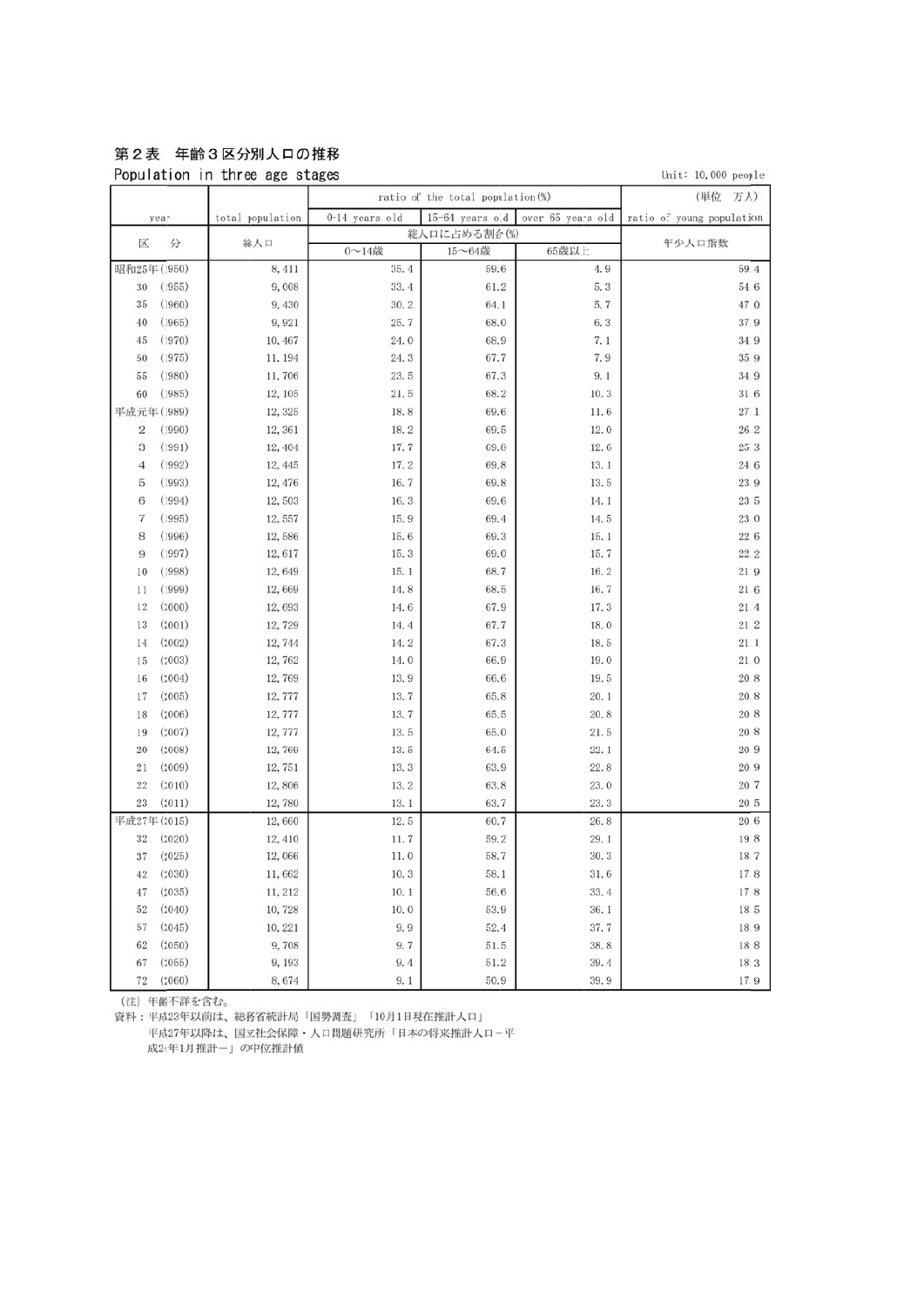# World Population Change: BC - 2100

### 表1-9 世界人口の推移と推計:紀元前~2100年

|                 | (million)               | $(\%)$                |        | (million)               | $(\%)$                |
|-----------------|-------------------------|-----------------------|--------|-------------------------|-----------------------|
| year            | estimated<br>population | growth rate /<br>year | year   | estimated<br>population | growth rate /<br>year |
| 次<br>年          | 推計人口                    | 年平均人口                 | 次<br>年 | 推計人口                    | 年平均人口                 |
|                 | (100万人)                 | 增加率(%)                |        | (100万人)                 | 増加率(%)                |
| $7000 - 600$ BC | $5 - 10$                |                       | 2015   | 7,284                   | 1.10                  |
| AD<br>1         | $200 - 400$             | 0.0                   | 2020   | 7,657                   | 1.00                  |
| 1650            | $470 - 545$             | 0.0                   | 2025   | 8,003                   | 0.89                  |
| 1750            | $629 - 961$             | 0.4                   | 2030   | 8,321                   | 0.78                  |
| 1800            | $813 - 1, 125$          | 0.4                   | 2035   | 8,612                   | 0.69                  |
| 1850            | $1,128 \sim 1,402$      | 0.5                   | 2040   | 8,874                   | 0.60                  |
| 1900            | $1,550 \sim 1,762$      | 0.5                   | 2045   | 9,106                   | 0.52                  |
| 1950            | 2,532                   | 0.8                   | 2050   | 9,306                   | 0.44                  |
| 1955            | 2,773                   | 1.82                  | 2055   | 9,475                   | 0.36                  |
| 1960            | 3,038                   | 1.83                  | 2060   | 9,615                   | 0.29                  |
| 1965            | 3,333                   | 1.85                  | 2065   | 9,731                   | 0.24                  |
| 1970            | 3,696                   | 2.07                  | 2070   | 9,827                   | 0.20                  |
| 1975            | 4,076                   | 1.96                  | 2075   | 9,905                   | 0.16                  |
| 1980            | 4,453                   | 1.77                  | 2080   | 9,969                   | 0.13                  |
| 1985            | 4,863                   | 1.76                  | 2085   | 10,020                  | 0.10                  |
| 1990            | 5,306                   | 1.74                  | 2090   | 10,062                  | 0.09                  |
| 1995            | 5,726                   | 1.52                  | 2095   | 10,097                  | 0.07                  |
| 2000            | 6, 123                  | 1.34                  | 2100   | 10, 125                 | 0.06                  |
| 2005            | 6,507                   | 1.22                  |        |                         |                       |
| 2010            | 6,896                   | 1.16                  |        |                         |                       |

1900年以前は,UN, *The Determinants and Consequences of Populaton Trends*, Vol.1, 1973 による。1950年以降は,UN, World Population<br>*Prospects: The 2010 Revision*(中位推計)による。1950年以降は年央(7月1日)現在。